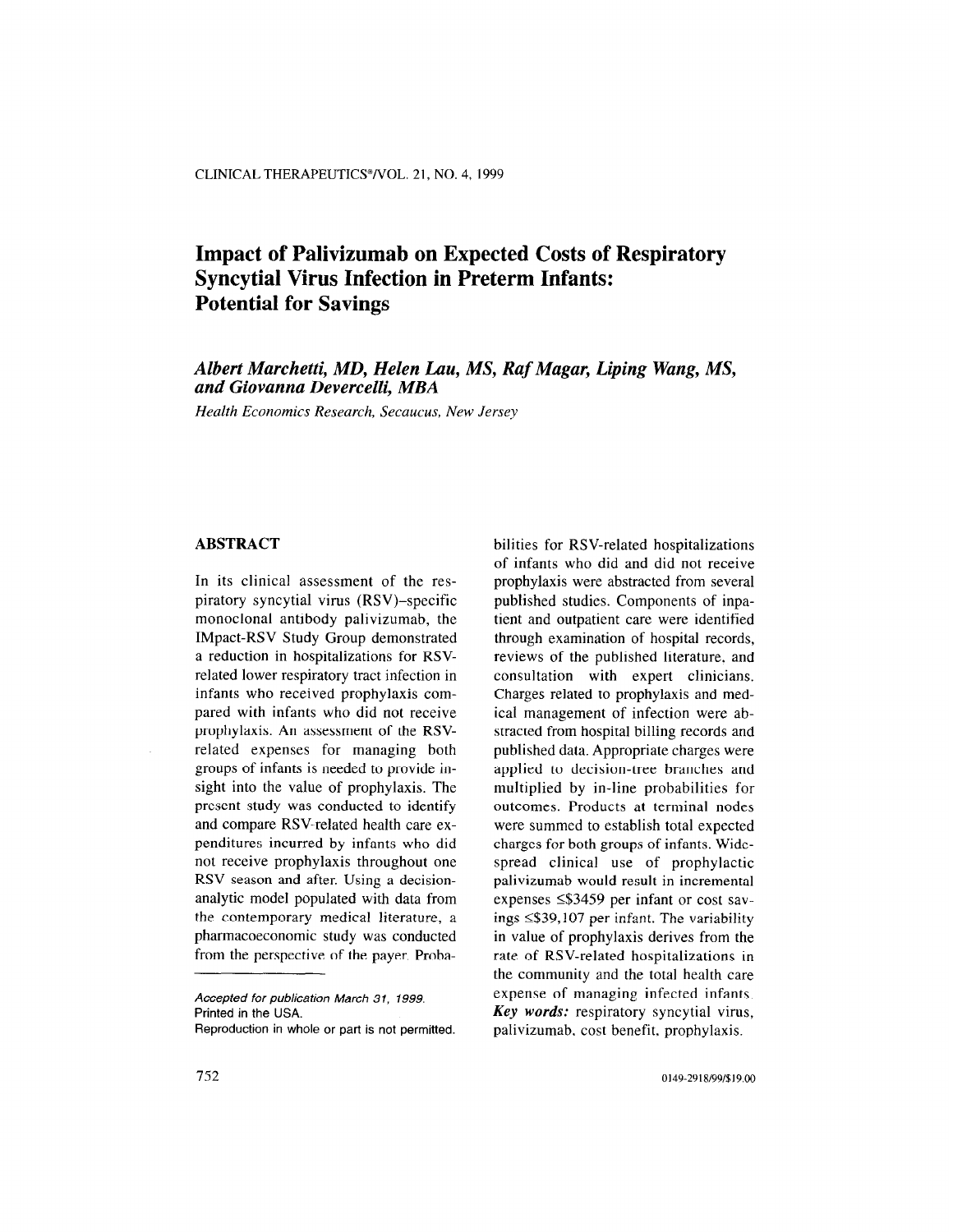# INTRODUCTION

Clinical decisions in medicine are no longer made on the basis of safety and efficacy alone. Today, the cost of care also influences the selection of health care interventions, as payers and providers seek to match available funds with desired resources. Although patient welfare should always be at the heart of clinical decisions, individual needs must be weighed against societal concerns and overall ability to pay for the broad range of products and services demanded by diverse sectors of society. To optimize clinical and economic outcomes, care must be efficient and cost-beneficial; that is, health care professionals must provide only the most effective services that produce the greatest impact at the least cost and on such a scale that incremental expenses are justified by incremental benefits.<sup>1</sup>

In considering respiratory syncytial virus (RSV) infection of infants and prophylaxis with the RSV-specific monoclonal antibody palivizumab,\* the cost of protection must be compared with the cost of infection. Direct medical expenditures, such as the cost of palivizumab and related expenses of preventing lower respiratory tract infection, as well as the human and material resources (inpatient and outpatient components of care) consumed during the treatment of infected infants must be part of the assessment. In addition, there are substantial indirect medical costs, various nonmedical costs (eg, loss of productivity and wages, and prevention of infectious spread of RSV), and intangible costs

(emotional impact on parents and families of infected children) to be considered. Such factors have an impact on the total societal cost of RSV infection and prophylaxis.

Unfortunately, accurate appraisal of the economic consequences of RSV infection (burden of illness) and the value of prophylaxis have been confounded by numerous factors. First, epidemiologic data are poorly characterized and incompletely reported. Incidence rates vary greatly according to differences in the extent of RSV testing to establish the cause of infection, regional/seasonal severity, $2-4$  virulence of RSV strain and subspecies,  $5-7$  quality of neonatal care between institutions, $8-10$  and various socioeconomic factors.<sup>11-13</sup> Moreover, because clinical trial protocols mandate RSV infection control through education, enhanced hygiene, and other precautionary anti-infection measures, attack rates for study infants are likely to be artificially low. Finally, inpatient and outpatient resource utilization and related costs vary greatly by gestational age, birth weight, age at infection, preexisting comorbidities, severity of infection, quality of care, hospitalization rates, rehospitalization rates, and long- and short-term sequelae of infection.

For example, estimated rates of hospitalization for respiratory infections in premature infants range from  $41^{14}$  to  $85^{15}$  admissions per 100 child-years. As a causative agent, RSV accounts for 42% to 79% of all reported infections<sup>16-18</sup> and 100% of infections assessed in clinical trials.19-21

Regardless of the incidence rates for inpatient service, the reported cost per hospitalization among infected infants has also varied widely, from \$2025 to \$166,375 in a single institution.<sup>22</sup> These charges reflect resource utilization for 1

burg, Maryland).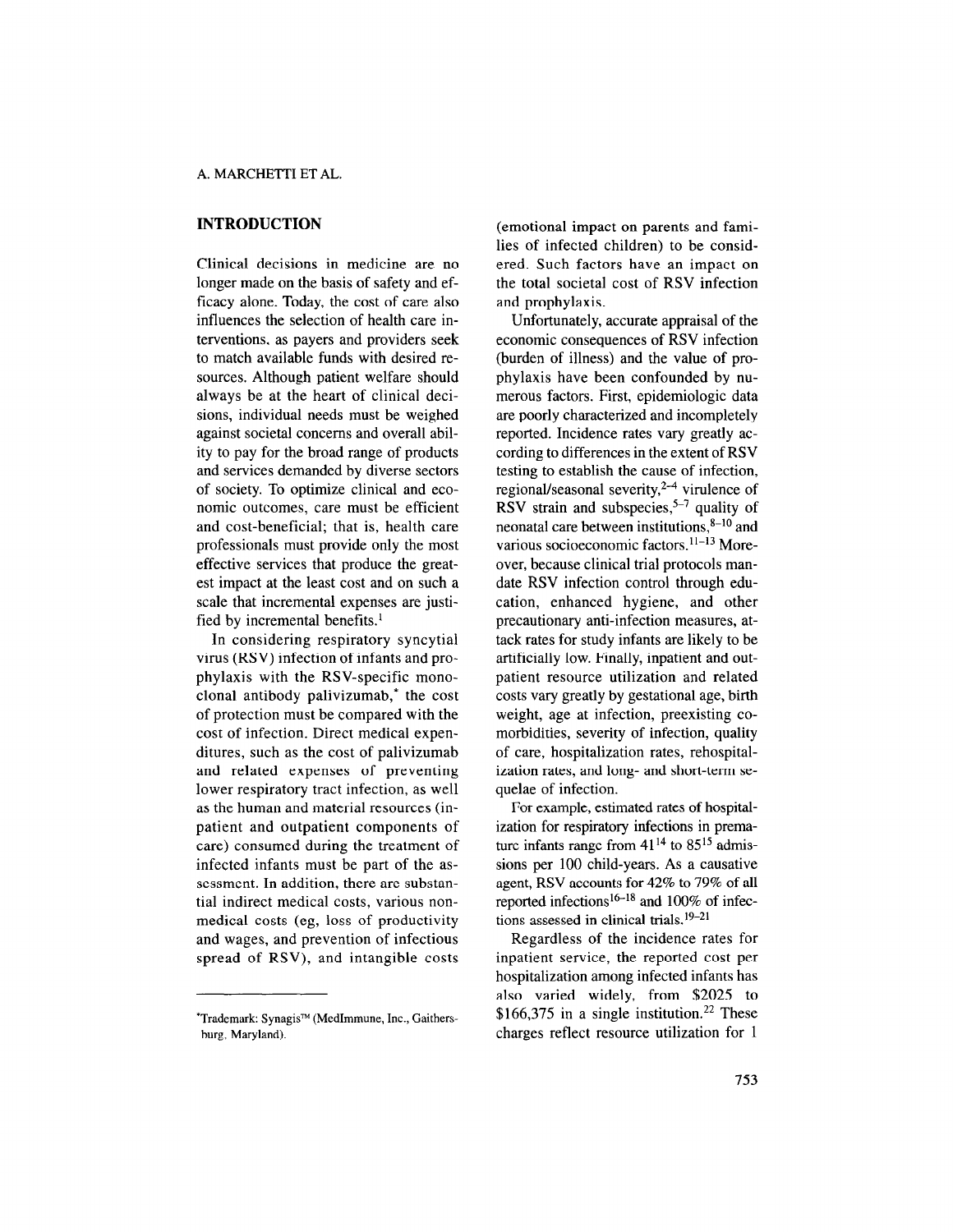hospital stay and include expenses for personnel, intensive care, ventilation, oxygen, specialized respiratory therapy, medications, and other medical services. The expense of the subsequent ambulatory and/or institutional care that is required by many infants in the 6 to 12 months after the initial RSV hospitalization and the charges for outpatient services dedicated to the treatment of nonhospitalized RSVinfected infants are not included in such calculations. Thus costs of a single hospital stay may substantially underestimate the full financial impact of infection.

Likewise, the lifelong cost of managing patients with reactive respiratory disease, one of the suggested but not established long-term sequelae of early RSV infection,  $2^{3-28}$  has not yet been determined or factored in to economic analyses. Moreover, most indirect and intangible costs have generally been overlooked. Although they may be substantial for the parents and families of affected infants, they do not have a direct impact on health care budgets and are not normally considered by payers or providers.

To address these and other pressing issues related to cost and value, health economic studies have emerged as important tools in the assessment of clinical and economic consequences of health care products and services. Comparison of costs between interventions and their alternatives reveals cost savings or incremental spending. In terms of RSV infection and prophylaxis, there are 2 important economic questions: (1) Is the cost of providing prophylaxis to the universe of infants at risk for RSV infection greater or less than the cost of treating all infants who become infected? and (2) If incremental costs are incurred with prophylaxis, are they balanced by incremental benefits?

Previously reported clinical and economic assessments relating to RSV treatment, prophylaxis, and infection are summarized in the following paragraphs. A pharmacologic review<sup>29</sup> showed that prophylaxis with RSV intravenous immune globulin (IVIG) and therapy with ribavirin constituted a cost-effective strategy for preventing and treating RSV infections. A prospective 2-year study<sup>30</sup> of respiratory rehospitalization rates for premature infants (<32 weeks of gestation) revealed a 36% rehospitalization rate for respiratory illnesses following initial hospital discharge, with a similar rehospitalization rate of 2.5% observed among matched full-term infants.

An analysis of resources consumed by preterm infants after initial hospital discharge<sup>14</sup> indicated that approximately 55% of preterm infants were readmitted with respiratory infections. Compared with healthy control subjects, these infants required more mean hospital days (48 days vs 2 days) and neonatal intensive care (100% vs 4%). Moreover, 80% required ventilation, and lS% were still oxygen dependent at 28 days of age.

A cost-effectiveness analysis of prophylaxis with RSV IVI $G<sup>31</sup>$  indicated that the cost per life-year saved was \$24,305, which the authors of the analysis considered to be cost-effective compared with other health care interventions. An economic evaluation of RSV infection in Canadian children  $\leq 4$  years of age<sup>32</sup> showed that cost savings could best be achieved by preventing hospitalization or reducing hospital length of stay.

An economic assessment of viral respiratory disease in specialized patient populations $33$  revealed that RSV prophylaxis could lead to potential cost savings. A cost-benefit study of RSV prophylaxis in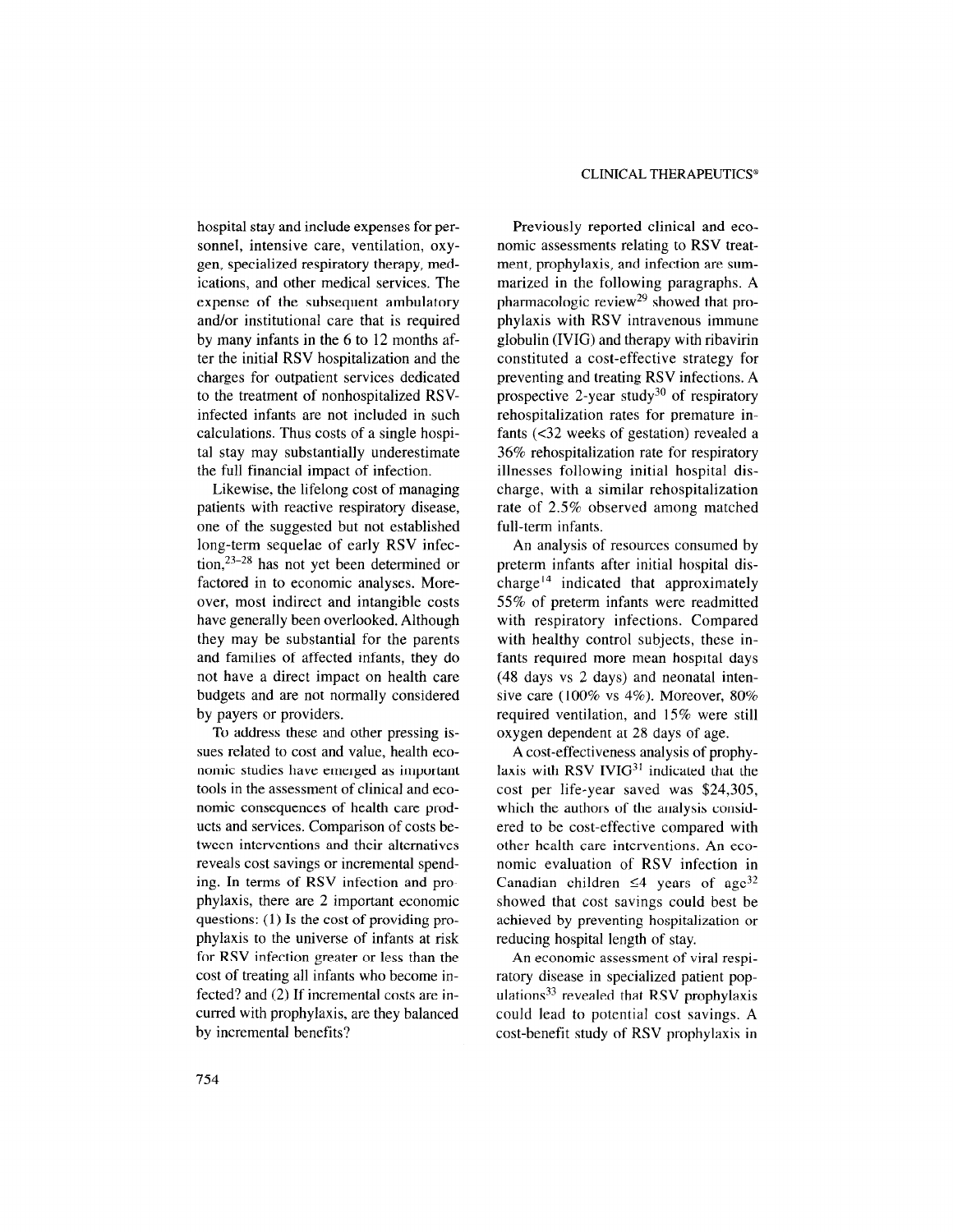preterm infants and infants with bronchopulmonary dysplasia<sup>34</sup> revealed incremental spending with prophylaxis.

A number-needed-to-treat analysis based on clinical trial data concerning hospitalization rates with RSV IVIG prophylaxis<sup>35</sup> indicated that 16 infants must receive prophylaxis to prevent 1 hospitalization. A prospective cohort study of the hospital readmission rate among preterm infants<sup>15</sup> documented 91 respiratory-related rehospitalizations per 100 children in the first year of life. A costbenefit analysis in high-risk infants<sup>22</sup> demonstrated that RSV IVIG prophylaxis is cost-effective in infants with bronchopulmonary dysplasia.

The objective of the present study was to identify and compare expected RSVrelated health care expenditures incurred by preterm infants who received prophylaxis with palivizumab versus preterm infants who did not receive such prophylaxis.

# MATERIALS AND METHODS

A pharmacoeconomic study was conducted from the payer's perspective using a decision tree populated with data from the current medical literature (Figure 1). For infants at risk for RSV infection, the tree depicts 2 clinical options (prophylaxis with palivizumab or no prophylaxis); shows the clinical consequences of each



Figure 1. Decision analytic model showing management options and their clinical consequences in preterm infants who did and did not receive prophylaxis with palivizumab for respiratory syncytial virus (RSV) infection, based on data from the IMpact trial.<sup>20</sup> URTI = upper respiratory tract infection; LRTI = lower respiratory tract infection.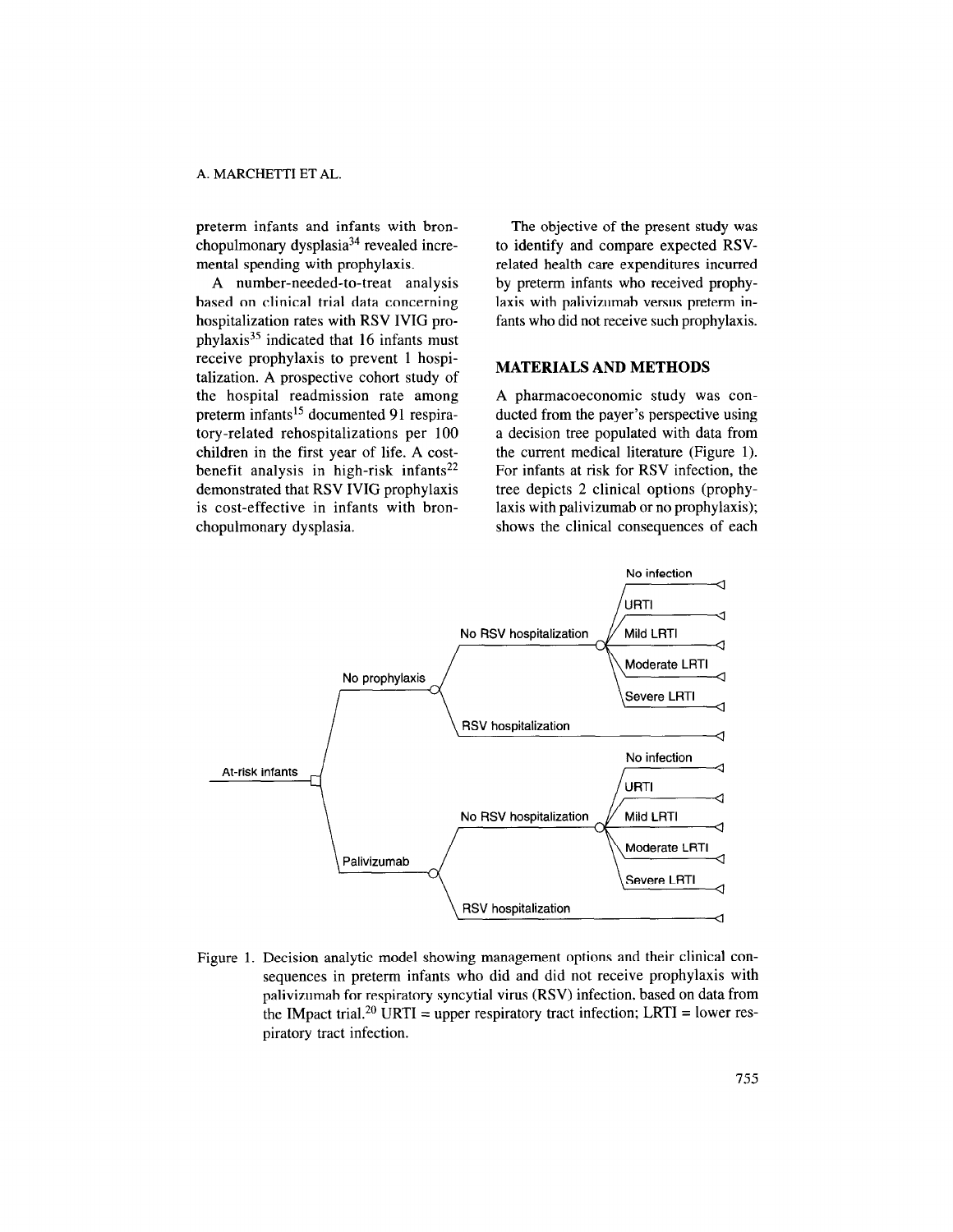|       | Table I. Description of respiratory scores                                 |
|-------|----------------------------------------------------------------------------|
|       | from the IMpact study, $20$ adapted<br>from Groothuis et al. <sup>19</sup> |
| Score | Description                                                                |
| 0     | No upper or lower respiratory tract                                        |

| Ð              | No upper or lower respiratory tract    |
|----------------|----------------------------------------|
|                | infection                              |
| 1              | Upper respiratory tract infection      |
| $\overline{2}$ | Mild lower respiratory tract infection |
| 3              | Moderate lower respiratory tract       |
|                | infection                              |

- <sup>4</sup>Severe lower respiratory tract infection
- 5 Mechanically ventilated

decision; and details the clinical pathways and resources required for infants undergoing prophylaxis or treatment for RSV infection. The decision tree also serves as the foundation for estimating the anticipated charges related to each option. It is based predominantly on the IMpact clinical trial, $20$  which assessed the safety and efficacy of palivizumab in preventing hospitalizations due to RSV infection in preterm infants, including those with bronchopulmonary dysplasia.

### Outcome Measures

Outcome measures define the clinical consequences of health care interventions. Some measures are general (eg, life-years gained, disease-free days) and have widespread applicability. Others are specific to the research for which they were developed. Given its overall impact on the study results, the selected measure must be relevant to the chosen research perspective. In the present analysis, the most influential outcome measure was the rate of RSV hospitalizations of infants who did and did not receive prophylaxis. This was defined as the likelihood of hospitalization after RSV infection and expressed as a probability ranging from 0 to 1.

Another significant factor in the present economic assessment was the need for and level of outpatient care required to manage RSV-infected infants who did not require hospitalization. In the decision tree, the intensity of and related charges for short-term (RSV season only) outpatient care are stratified by severity of infection from the IMpact study,  $20$ based on respiratory scores adapted from Groothuis et al<sup>19</sup> (Table I). A respiratory score is the mode of 3 component scores based on oxygen saturation, respiratory rate, and severity of pulmonary function (ie, retractions, wheezing, and crackles) compared with baseline values for usual oxygen flow. In the absence of a mode, a mean score is used to determine the infant's respiratory score.

### The IMpact Trial

The IMpact clinical trial<sup>20</sup> was a randomized, double-masked, placebo-controlled, international study conducted during the 1996 to 1997 RSV season. It demonstrated that palivizumab was safe and effective in the prevention of RSV-related hospitalizations of at-risk infants. A total of 1502 premature infants  $(≤35$  weeks of gestation) with or without bronchopulmonary dysplasia were randomized to receive 5 intramuscular injections of either palivizumab or placebo every 30 days from November/December 1996 through March/ April 1997. Patient groups were balanced at entry for demographic characteristics and RSV risk factors.

The primary end point of the study was hospitalization with confirmed RSV infection. Other data elements included total length of stay, time spent in intensive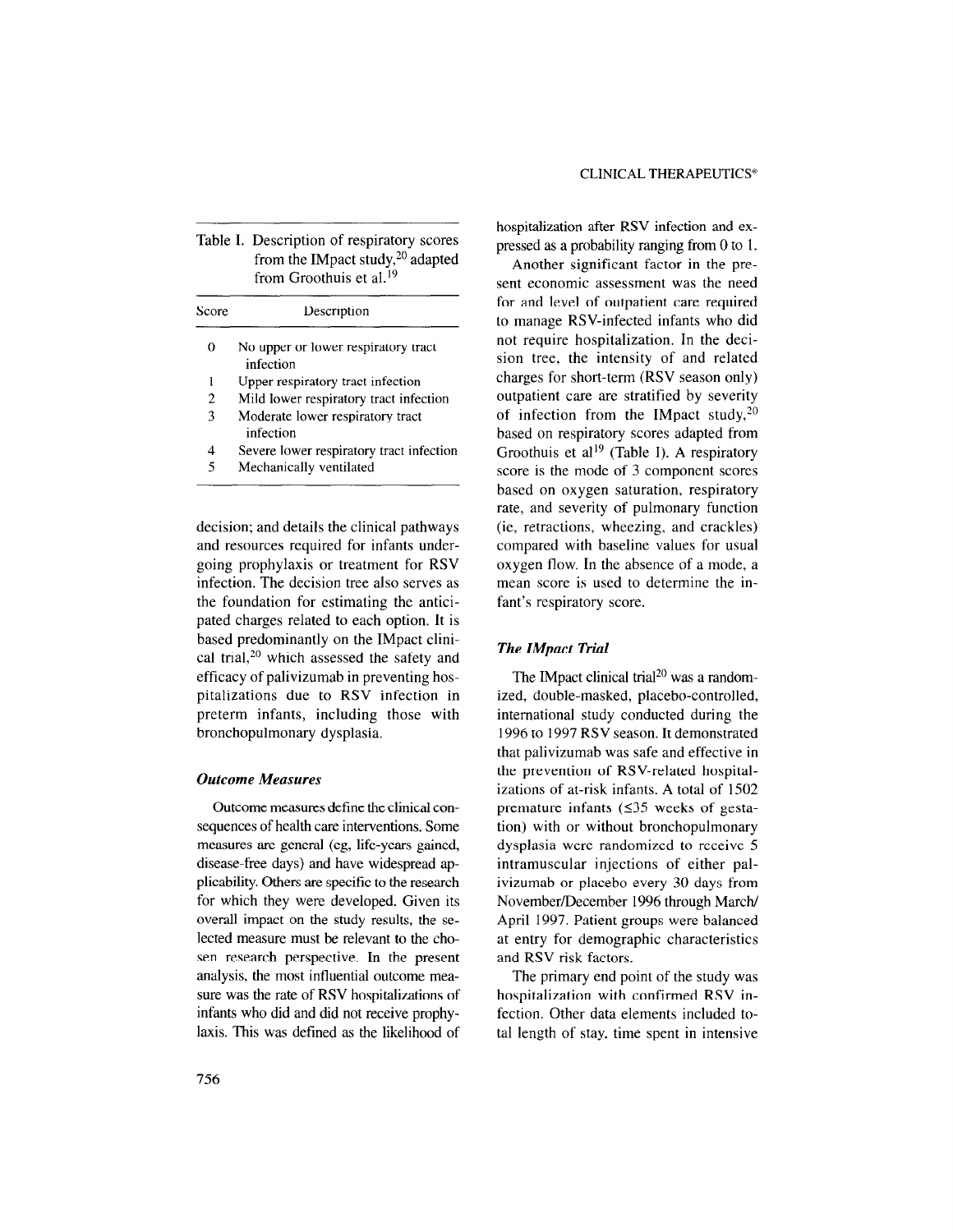care, time spent on supplemental oxygen, time spent on mechanical ventilation, and total days with moderate or severe lower respiratory tract illness. The IMpact-RSV Study Group observed a 55% reduction in RSV-related hospitalizations in the palivizumab group compared with the placebo group (95% confidence interval, 38% to 72%). Moreover, infants who received prophylaxis had proportionally fewer total RSV hospital days, time on supplemental oxygen, and hospital days with moderate or severe lower respiratory tract illness. No significant differences in adverse events were observed between infants who received prophylaxis and those who received placebo.

### Data Sources

The present analysis included data on RSV-related hospitalizations of infants who did not receive prophylaxis but shared similar demographic characteristics and RSV risk factors with infants who did receive prophylaxis in the IMpact trial. These data were derived from the PREVENT<sup>21</sup> and National Institute of Allergy and Infectious Diseases (NIAID)- Respiratory Syncytial Virus Immune Globulin19 studies, which were conducted during the 199411995 and 1989-1992 RSV seasons, respectively. Relevant data included RSV-related hospitalization rates and the previously discussed secondary end points associated with hospital stay.

When individual hospital rates from the 3 clinical trials-IMpact, PREVENT, and NIAID-were combined to broaden and improve the data for infants who did not receive prophylaxis, the weighted combined hospitalization rate was 12.3%. The hospitalization rate for infants who received prophylaxis with palivizumab was 4.8% (IMpact trial), representing a 61% reduction compared with the combined rate for all infants enrolled in the clinical trials who did not receive prophylaxis. Based on our interpretations, other studies have estimated hospitalization rates for preterm infants who did not receive prophylaxis at 10.6%,<sup>20</sup> 13.5%,<sup>21</sup> 20.7%,<sup>14</sup> 22.4%,19 36.1%,30 and 42.6%.15

Additionally, we identified components of inpatient and outpatient care required in the treatment of RSV infection by examining hospital records, conducting reviews of the published literature, and consulting with expert clinicians. Searches of Dialog, PubMed, Medscape, BioMedNet, and other information sources were used to identify articles on the epidemiology of RSV infection, infant respiratory disease, rehospitalizations, prophylaxis, economics, cost of illness, and resource utilization. Experts in the areas of pediatrics, infectious diseases, and pharmacology who had extensive experience in the management of at-risk and RSV-infected infants were recruited to participate in the study as clinical advisors. Advisors were surveyed to identify components of standard care for highrisk infants with RSV infections and to assess the immediate and subsequent sequelae of RSV infection and hospitalization. Advisors were contacted by phone or e-mail to clarify any questions. All advisors were paid an honorarium equivalent to remuneration for continuing medical education programs.

Charges related to prophylaxis with palivizumab and outpatient care were abstracted from public sources.<sup>36-39</sup> Hospital charges for RSV-related admissions, which ranged from \$10,236<sup>40</sup> to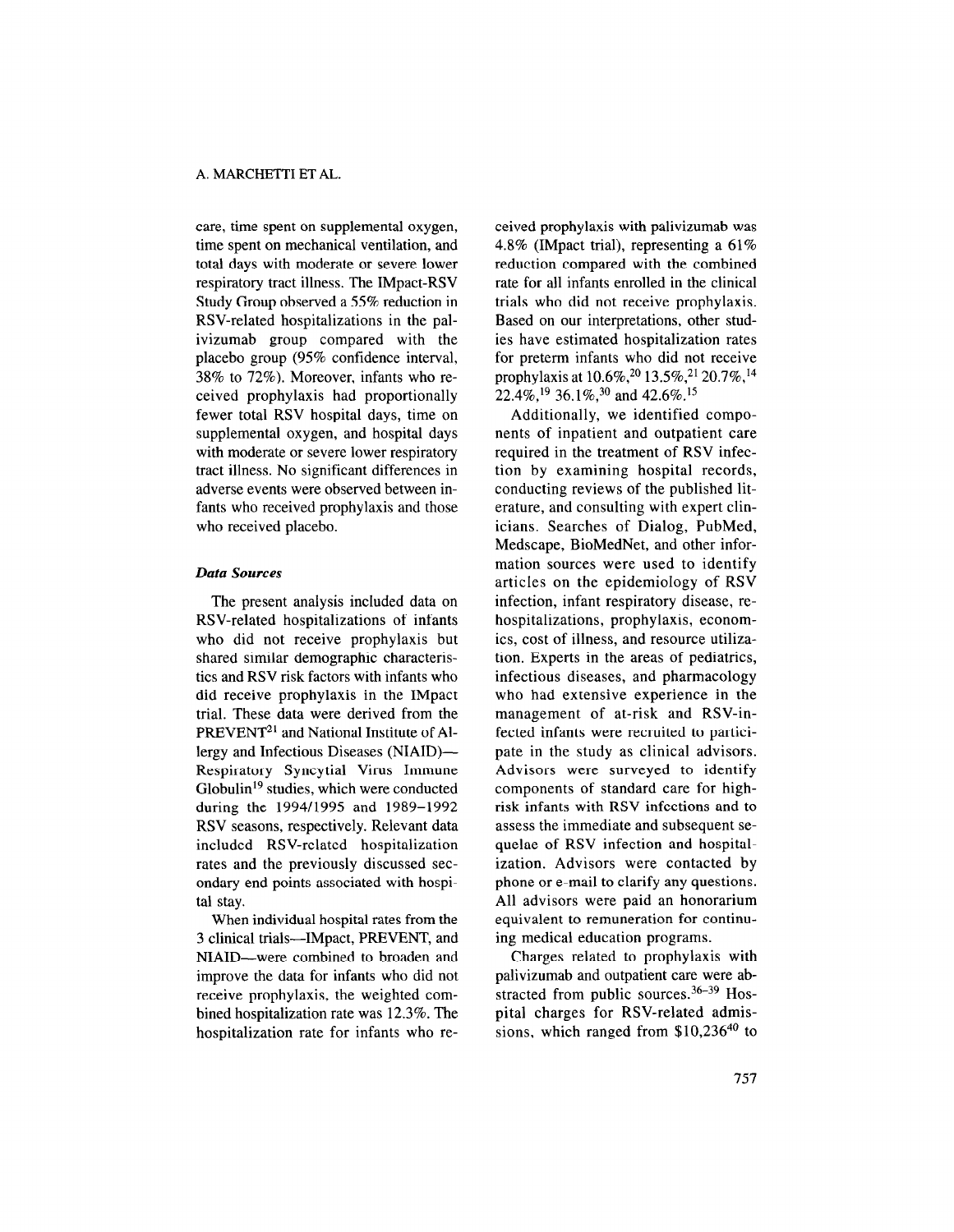| <b>RSV</b>                     |               |         |               | Hospitalization Charge (\$) |          |                |
|--------------------------------|---------------|---------|---------------|-----------------------------|----------|----------------|
| Hospitalization<br>Rate $(\%)$ | $10,236^{40}$ | 19.190* | $27,101^{22}$ | 68,06733                    | 77,66632 | $166,375^{22}$ |
| $10.60^{20}$                   | 1116          | 2065    | 2904          | 7246                        | 8264     | 17.667         |
| $12.30*$                       | 1290          | 2391    | 3364          | 8403                        | 9584     | 20,495         |
| $13.46^{21}$                   | 1408          | 2613    | 3678          | 9192                        | 10.484   | 22.424         |
| $20.70^{14}$                   | 2147          | 4000    | 5638          | 14,118                      | 16,105   | 34,467         |
| $22.41^{19}$                   | 2321          | 4328    | 6100          | 15,281                      | 17.432   | 37,312         |
| $36.10^{30}$                   | 3718          | 6950    | 9806          | 24.595                      | 28,060   | 60,084         |
| $42.60^{15}$                   | 4381          | 8195    | 11.565        | 29,017                      | 33,106   | 70,896         |

Table II. Expected per-patient charges for unprotected high-risk infants.

 $RSV =$  respiratory syncytial virus.

\*Present analysis.

\$166,37522 (Table II), were culled from previously published reports.<sup>22,32,33,40</sup> The lower figure was based on a multicenter assessment of infants regardless of comorbidities,40 and the higher figure was based on an assessment of high-risk infants at a single institution.22

### Calculation of Expected Cost

The decision tree in this study provides the framework for calculating expected RSV-related health care expenditures incurred by infants who did and did not receive prophylaxis. Within the tree, the required components of care for each clinical pathway are identified, along with the associated inpatient and outpatient charges. These expenditures are then weighted by probabilities along each branch to derive expected charges at the terminal nodes, which expected charges are then added to arrive at the total exare then added to arrive at the total  $\epsilon_{\text{A}}$ peer a charge for the entire tree. The  $p_{100}$ abilities applied whene the decision free proposent and included of necessary inpetted charges" represents the anticipated expense of providing prophylaxis and treating RSV infection in an infant at risk, based on the clinical pathways and therapeutic options depicted on the tree. Charges related to the management of adverse events due to prophylaxis were not included.

Several analyses were performed to determine the economic consequences of 38%, 55%, 61%, and 72% reductions in previously reported hospitalization rates for infants who did not receive prophylaxis20; variable hospital charges abstracted from medical records and the published literature; and outpatient expenses stratified by severity of infection. IMpact study results cited statistically insignificant differences in systemic adverse events. Local adverse events were reported in 1.8% of patients not treated with palivizumab prophylaxis versus 2.7% of patients treated with palivizumab. No serious localized events were reported, and all local events  $\alpha$  erythema, pain, swelling, and bruising,  $\alpha$ were mild and of short duration. Based on were mild and of short duration. Based on these findings, charges related to local and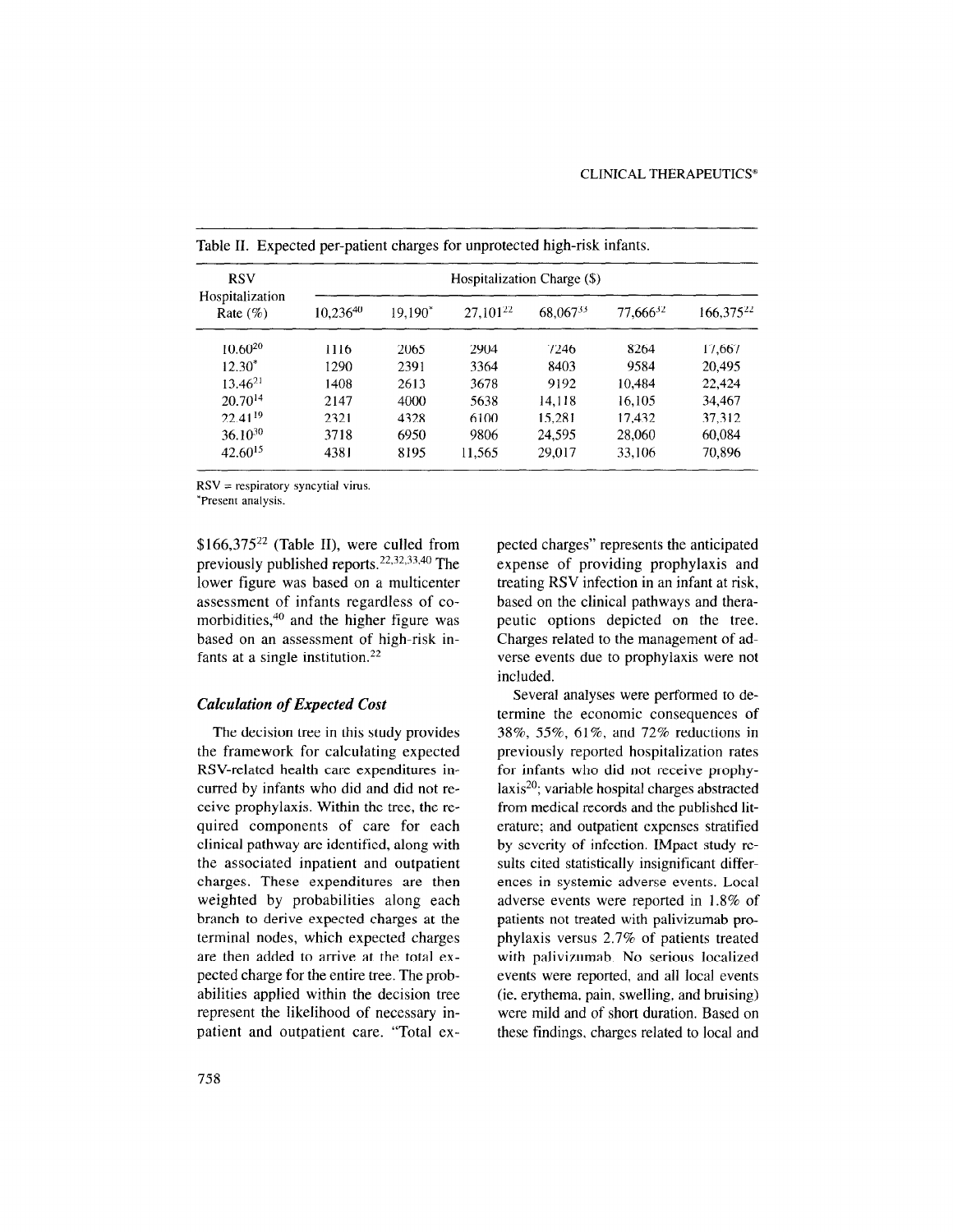Table III. Expected per-patient charges for protected high-risk infants, based on various reductions in hospitalization rates.

| A. 61% Reduction<br><b>RSV</b> Hospitalization<br>Rate $(\%)$ |         |               |         | Hospitalization Charge (\$) |          |                      |                       |
|---------------------------------------------------------------|---------|---------------|---------|-----------------------------|----------|----------------------|-----------------------|
| Unprotected                                                   | $-61\%$ | $10.236^{40}$ | 19.190* | 27,10122                    | 68,06733 | 77.666 <sup>32</sup> | 166,375 <sup>22</sup> |
| $10.60^{20}$                                                  | 4.13    | 4575          | 4945    | 5272                        | 6965     | 7362                 | 11.029                |
| $12.30*$                                                      | 4.80    | 4642          | 5072    | 5451                        | 7416     | 7877                 | 12,132                |
| $13.46^{21}$                                                  | 5.25    | 4688          | 5159    | 5574                        | 7724     | 8228                 | 12.885                |
| $20.70^{14}$                                                  | 8.07    | 4977          | 5699    | 6338                        | 9645     | 10.420               | 17.582                |
| 22.4119                                                       | 8.74    | 5045          | 5827    | 6519                        | 10.099   | 10.938               | 18.691                |
| $36.10^{30}$                                                  | 14.08   | 5589          | 6850    | 7964                        | 13.731   | 15.083               | 27,572                |
| $42.60^{15}$                                                  | 16.61   | 5848          | 7335    | 8650                        | 15.456   | 17,051               | 31,789                |

# B. 55% Reduction

| <b>RSV</b> Hospitalization<br>Rate $(\%)$ |         |          |         | Hospitalization Charge (\$) |          |          |           |
|-------------------------------------------|---------|----------|---------|-----------------------------|----------|----------|-----------|
| Unprotected                               | $-55\%$ | 10,23640 | 19.190* | 27,101 <sup>22</sup>        | 68,06733 | 77,66632 | 166,37522 |
| $10.60^{20}$                              | 4.77    | 4640     | 5067    | 5444                        | 7398     | 7856     | 12,087    |
| $12.30*$                                  | 5.54    | 4718     | 5213    | 5651                        | 7919     | 8450     | 13.360    |
| $13.46^{21}$                              | 6.06    | 4771     | 5313    | 5792                        | 8274     | 8855     | 14.228    |
| $20.70^{14}$                              | 9.32    | 5103     | 5937    | 6674                        | 10.490   | 11.384   | 19.648    |
| $22.41^{19}$                              | 10.08   | 5182     | 6085    | 6882                        | 11.014   | 11.982   | 20,928    |
| $36.10^{30}$                              | 16.25   | 5810     | 7265    | 8550                        | 15.205   | 16.764   | 31,175    |
| $42.60^{15}$                              | 19.17   | 6109     | 7825    | 9342                        | 17.195   | 19,035   | 36,040    |

RSV = respiratory syncytial virus.  $\mathcal{L}$   $\mathcal{L}$   $\mathcal{L}$   $\mathcal{L}$   $\mathcal{L}$   $\mathcal{L}$   $\mathcal{L}$   $\mathcal{L}$   $\mathcal{L}$   $\mathcal{L}$   $\mathcal{L}$   $\mathcal{L}$   $\mathcal{L}$   $\mathcal{L}$   $\mathcal{L}$   $\mathcal{L}$   $\mathcal{L}$   $\mathcal{L}$   $\mathcal{L}$   $\mathcal{L}$   $\mathcal{L}$   $\mathcal{L}$   $\mathcal{L}$   $\mathcal{L}$   $\mathcal{$ 

systemic adverse events were considered inconsequential.

with a 01% panvizumab-telated reduc-<br>the RSV hospitalization rate for all widespeed clinical use of palities and palities tion in the RSV hospitalization rate for all widespread clinical use of palivizumab infants at risk of lower respiratory tract can result in incremental expenses as high infants at risk of lower respiratory tract can result in incremental expenses as high infection, expected RSV-related expenses as \$3459 per infant or cost savings as

per infant who received prophylaxis range from \$4575 to \$31,789 (Table IIIA), whereas similar expenses for infants who whereas similar expenses for miants who<br>
did not receive prophylaxis range from<br>  $$1116 \text{ to } $70,996 \text{ (T51b, F)}$ , based on per- $W_{\rm cl}$  and  $W_{\rm cl}$  for  $P_{\rm cl}$  particle relationships  $\Omega$  and  $P_{\rm cl}$  charges. Consequently,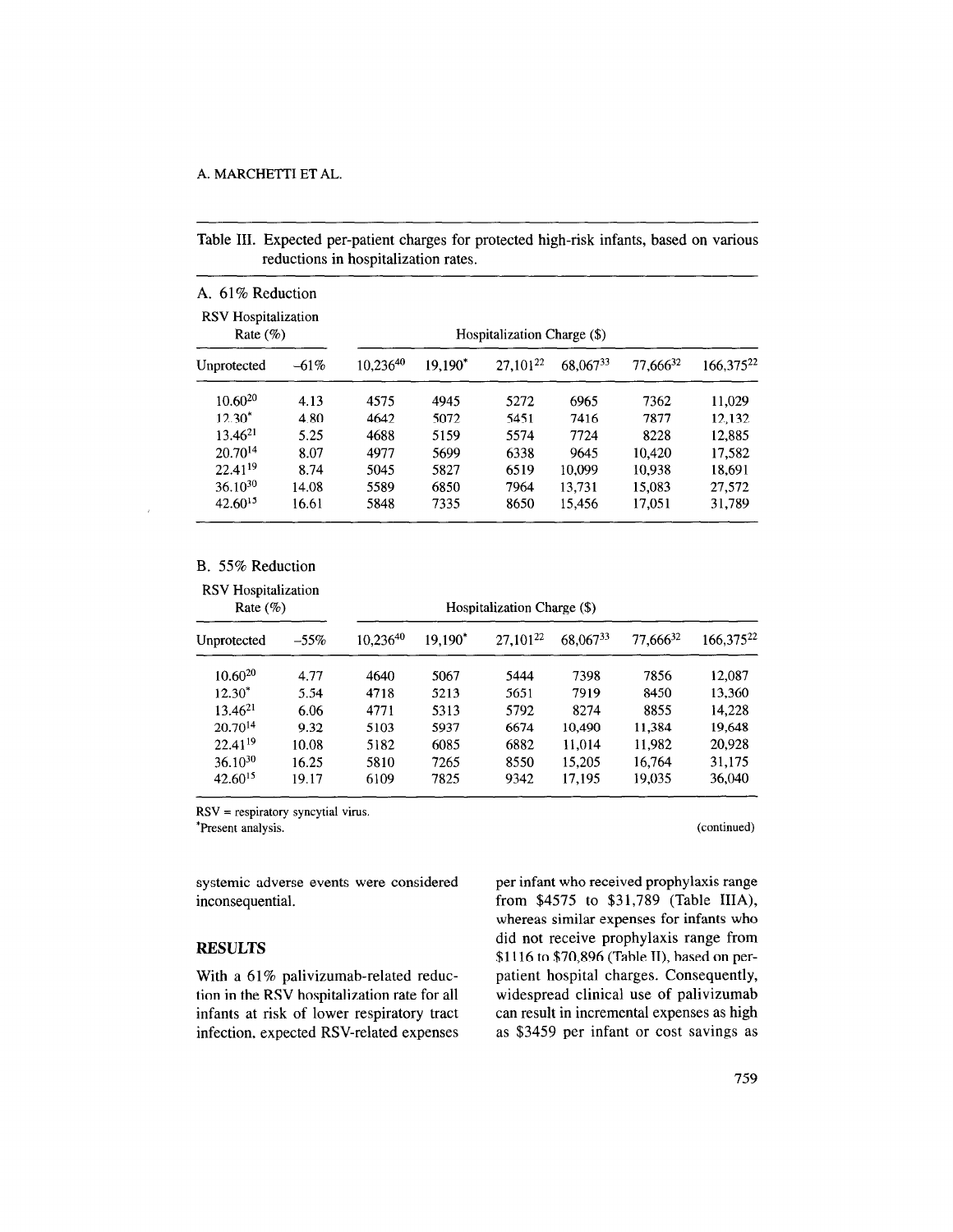| C. 72% Reduction<br><b>RSV</b> Hospitalization<br>Rate $(\%)$ |        |               |           | Hospitalization Charge (\$) |          |               |                       |
|---------------------------------------------------------------|--------|---------------|-----------|-----------------------------|----------|---------------|-----------------------|
| Unprotected                                                   | $-72%$ | $10.236^{40}$ | $19.190*$ | $27,101^{22}$               | 68,06733 | $77,666^{32}$ | 166,375 <sup>22</sup> |
| $10.60^{20}$                                                  | 2.97   | 4456          | 4722      | 4956                        | 6172     | 6457          | 9090                  |
| $12.30*$                                                      | 3.44   | 4504          | 4813      | 5085                        | 6496     | 6827          | 9882                  |
| $13.46^{21}$                                                  | 3.77   | 4771          | 5313      | 5792                        | 8274     | 8855          | 14.228                |
| $20.70^{14}$                                                  | 5.80   | 4744          | 5263      | 5722                        | 8096     | 8652          | 13,794                |
| 22.4119                                                       | 6.27   | 4793          | 5355      | 5851                        | 8422     | 9024          | 14,591                |
| $36.10^{30}$                                                  | 10.11  | 5184          | 6089      | 6889                        | 11.030   | 12,000        | 20,967                |
| $42.60^{15}$                                                  | 11.93  | 5370          | 6438      | 7381                        | 12,268   | 13.413        | 23,994                |

# Table III. (continued)

### D. 38% Reduction

| <b>RSV</b> Hospitalization<br>Rate $(\%)$ |        | Hospitalization Charge (\$) |         |               |          |          |                       |
|-------------------------------------------|--------|-----------------------------|---------|---------------|----------|----------|-----------------------|
| Unprotected                               | $-38%$ | $10.236^{40}$               | 19,190* | $27.101^{22}$ | 68,06733 | 77.66632 | 166,375 <sup>22</sup> |
| $10.60^{20}$                              | 6.57   | 4823                        | 5412    | 5932          | 8624     | 9255     | 15,085                |
| $12.30*$                                  | 7.63   | 4931                        | 5614    | 6217          | 9341     | 10.073   | 16.838                |
| $13.46^{21}$                              | 8.35   | 4771                        | 5313    | 5792          | 8274     | 8855     | 14,228                |
| $20.70^{14}$                              | 12.83  | 5462                        | 6611    | 7627          | 12.884   | 14.116   | 25,501                |
| $22.41^{19}$                              | 13.89  | 5182                        | 6085    | 6882          | 11.014   | 11.982   | 20,928                |
| $36.10^{30}$                              | 22.38  | 6436                        | 8440    | 10,211        | 19.380   | 21,528   | 41,383                |
| $42.60^{15}$                              | 26.41  | 6847                        | 9212    | 11,302        | 22,122   | 24,657   | 48.087                |

RSV = respiratory syncytial virus.  $\kappa$ <sup>3</sup>  $\nu$  = respiratory sy

great as \$39,107 per infant. A 55% reduction in hospitalization rates would change the estimated RSV-related expense range for infants receiving prophylaxis to \$4640 to \$36,040 (Table IIIB), resulting in incremental expenses as high as \$3524 per infant or cost savings as great as \$34,856 per infant. Tables IIIC and IIID convey similar information, assuming 72% and  $38\%$  reductions in hospitalization rates  $\frac{1}{20}$   $\frac{1}{20}$  in all  $\frac{1}{20}$  in  $\frac{1}{20}$  in  $\frac{1}{20}$  in  $\frac{1}{20}$  in  $\frac{1}{20}$  in  $\frac{1}{20}$  are based on IMpact trial data and represent upper and lower 95% confidence interval end point estimates.

For specified subgroups of high-risk infants investigated in the IMpact trial. the fains investigated in the hypact that, the ronowing reductions in hospitalization rates were observed: 39% (bronchopul-<br>monary dysplasia only); 47% (gestational age  $<32$  weeks); 78% (all infants  $\leq 35$ weeks gestational age); 80% (gestational age 32 to 35 weeks); and 82% (gestational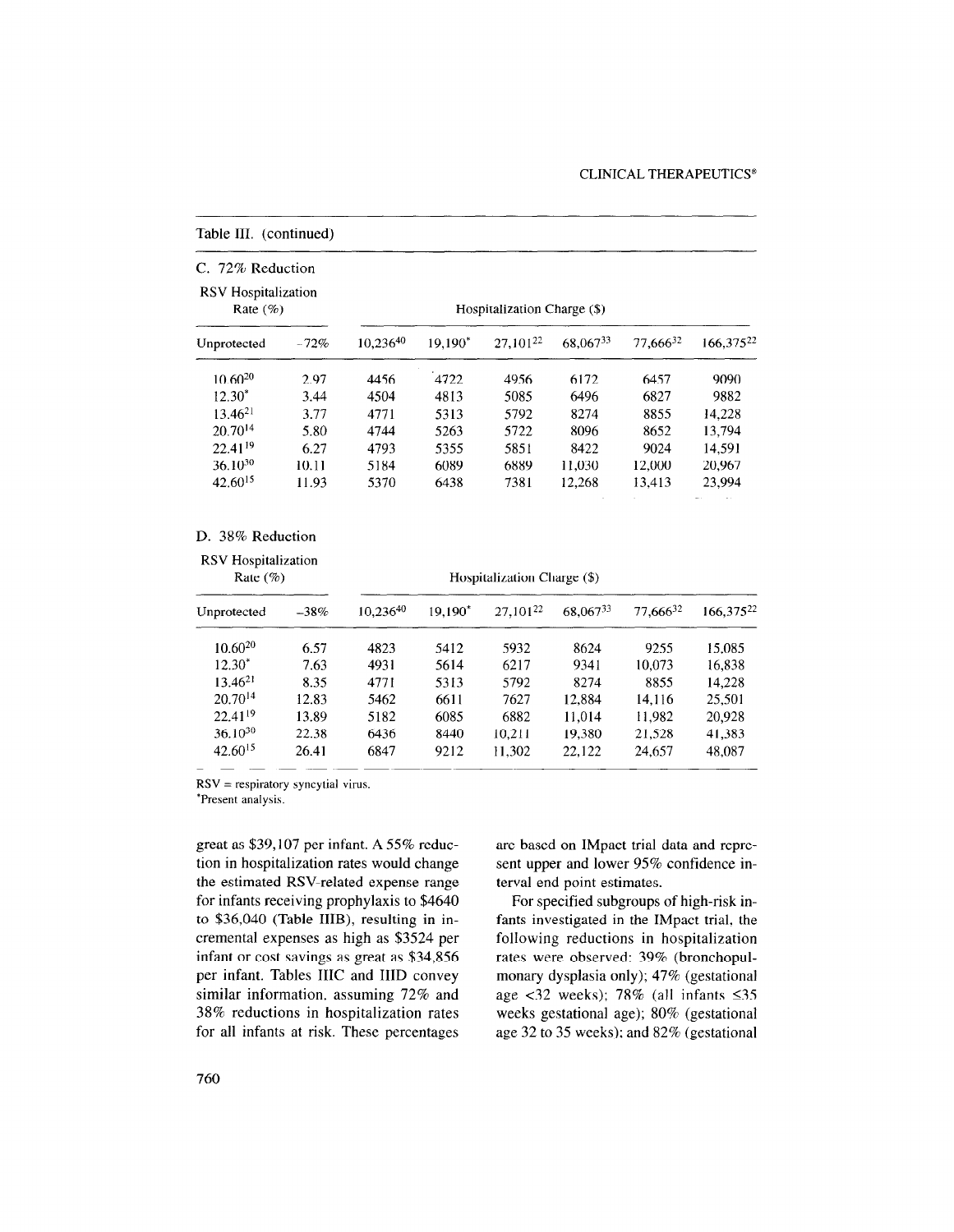Table IV. Expected per-patient charges for (A) unprotected high-risk infants and (B) protected special high-risk infants.

| <b>RSV</b> Hospitalization<br>Rate <sup>41</sup> $(\%)$<br>Hospitalization Charge (\$) |      |               |           |               |          |               |                       |  |
|----------------------------------------------------------------------------------------|------|---------------|-----------|---------------|----------|---------------|-----------------------|--|
| High-Risk Group Unprotected                                                            |      | $10.236^{40}$ | $19.190*$ | $27,101^{22}$ | 68.06733 | $77.666^{32}$ | 166,375 <sup>22</sup> |  |
| <b>BPD</b>                                                                             | 12.8 | 1341          | 2487      | 3499          | 8743     | 9972          | 21.327                |  |
| Premature                                                                              | 8.1  | 861           | 1587      | 2227          | 5546     | 6323          | 13.509                |  |
| $<32$ weeks                                                                            | 11.0 | 1157          | 2142      | 3012          | 7519     | 8574          | 18.332                |  |
| $32-35$ weeks<br>$32 - 35$ weeks.                                                      | 9.8  | 1035          | 1912      | 2687          | 6702     | 7643          | 16.336                |  |
| no BPD                                                                                 | 10.0 | 1055          | 1951      | 2742          | 6838     | 7798          | 16,669                |  |

### B. Protected Special High-Risk Infants

| <b>RSV</b> Hospitalization<br>Rate <sup>41</sup> $(\%)$ |           | Hospitalization Charge (\$) |           |               |          |          |                |
|---------------------------------------------------------|-----------|-----------------------------|-----------|---------------|----------|----------|----------------|
| High-Risk Group                                         | Protected | $10.236^{40}$               | $19.190*$ | $27,101^{22}$ | 68,06733 | 77.66632 | $166,375^{22}$ |
| <b>BPD</b>                                              | 7.9       | 4949                        | 5649      | 6266          | 9465     | 10.214   | 17.141         |
| Premature                                               | 1.8       | 4335                        | 4494      | 4635          | 5365     | 5536     | 7117           |
| $<$ 32 weeks                                            | 5.8       | 4748                        | 5270      | 5731          | 8119     | 8679     | 13.851         |
| $32-35$ weeks<br>$32 - 35$ weeks.                       | 2.0       | 4353                        | 4528      | 4683          | 5486     | 5675     | 7413           |
| no BPD                                                  | 1.8       | 4337                        | 4498      | 4640          | 5378     | 5550     | 7147           |

 $RSV =$  respiratory syncytial virus;  $BPD =$  bronchopulmonary dysplasia; premature =  $\leq 35$  weeks' gestation. \*Present analysis.

age 32 to 35 weeks, no bronchopulmonary dysplasia).<sup>41</sup> Expected charges for these subgroups of at-risk infants were based exclusively on data from the IMpact trial (Tables IVA and IVB).

Figures 2 and 3 depict "break-even boundary lines" based on RSV hospitalization rates and charges for all high-risk infants (Figure 2) and subgroups of highrisk infants (Figure 3). Based on decisiontree calculations, the total expected charge  $\mu$  is a function per infant is a function per infant is a function of  $\mu$  $\mu$ der Hospitalization  $\rho$ er finant is a function

not receiving prophylaxis, palivizumabrelated reductions in those rates, and hospital charges per patient. By varying these inputs and plotting values for the expected charge per hospitalization per infant, a "break-even boundary line" between incremental costs for RSV prophylaxis and cost savings associated with palivizumab was charted. Combined probability values was charged, combined probability values and hospital charges that  $tan \omega$  over each  $tan \omega$ interface define cost savings associated<br>with prophylaxis; combinations that fall below the boundary do not.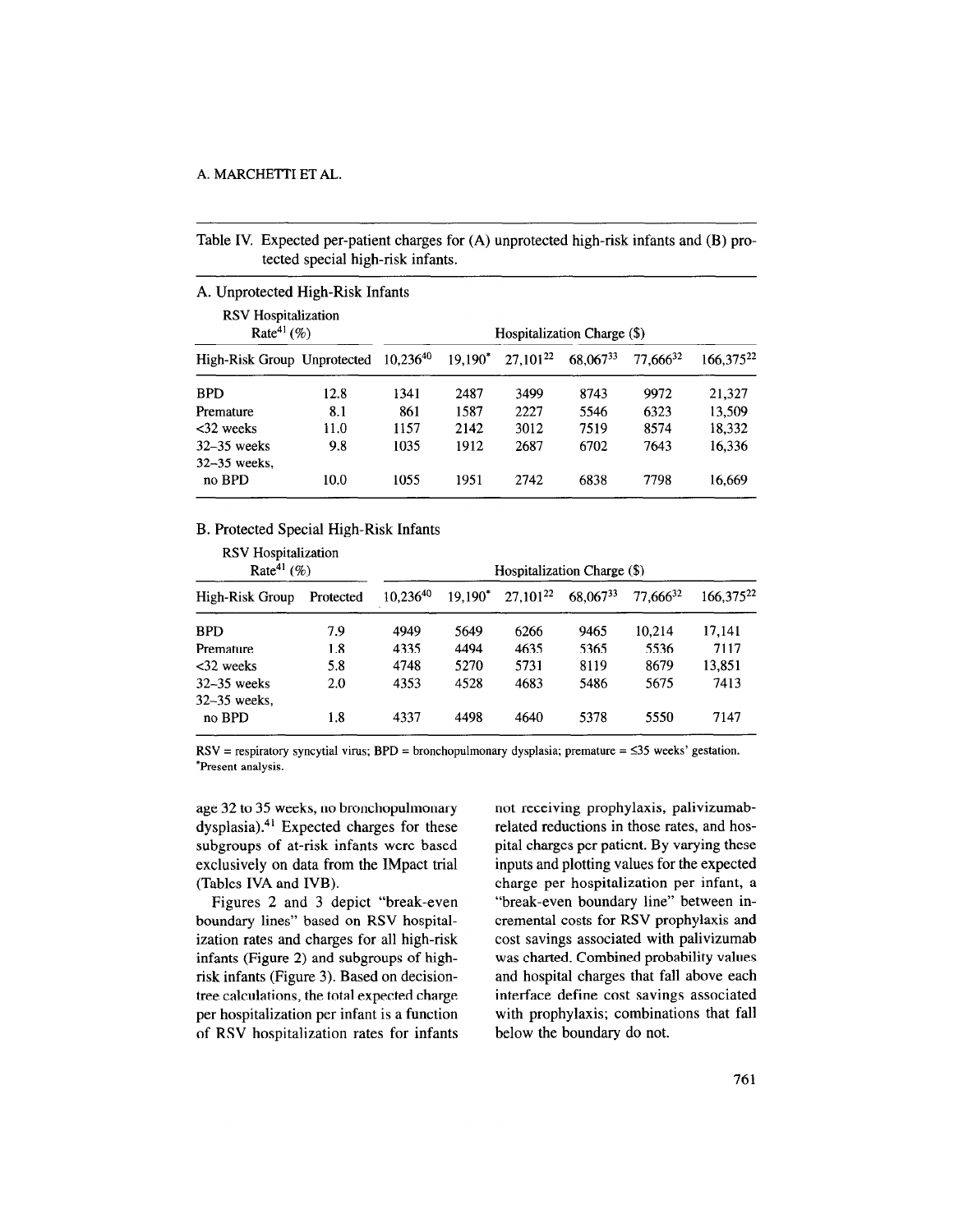### CLINICAL THERAPEUTICS®



Figure 2. Break-even analysis of all premature infants who did and did not receive palivizumab prophylaxis for respiratory syncytial virus (RSV). Values below boundary lines in graph indicate additional spending for infants receiving prophylaxis; values above boundary lines indicate cost savings with palivizumab prophylaxis.



Figure 3. Break-even analysis of high-risk infants who did and did not receive palivizumab prophylaxis for respiratory syncytial virus (RSV). Values belaw boundary lines in graph indicate additional spending for infants receiving prophylaxis; values above boundary lines indicate cost savings with palivizumab prophylaxis. BPD  $=$  bronchopulmonary dysplasia.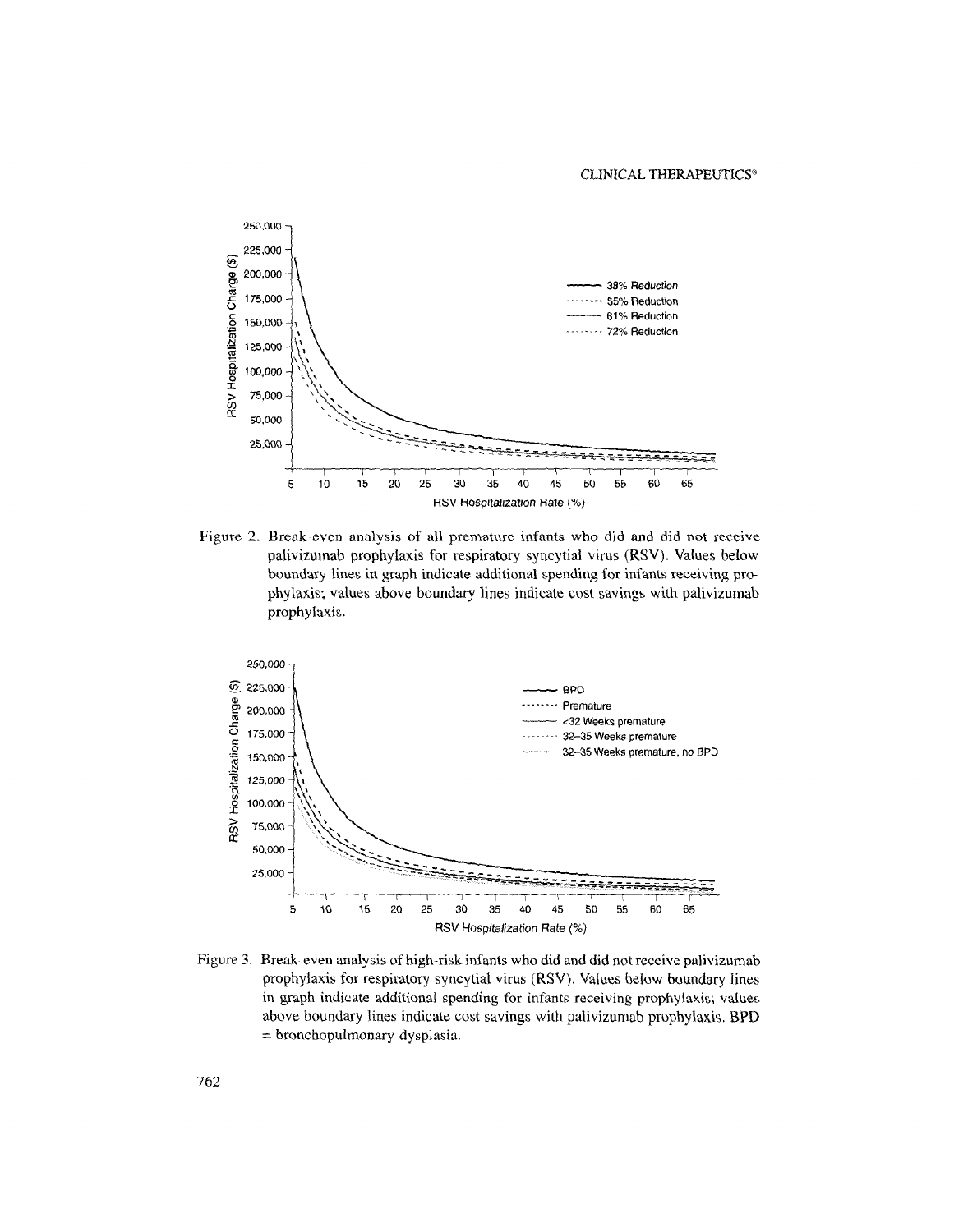# DISCUSSION AND CONCLUSIONS

Health economic analyses of RSV infection, management of infected infants, and the passive immunity achieved with palivizumab depend on many factors. Because data on potential long-term sequelae of early RSV infection are scarce, hospitalization rates and initial expenses associated with acute RSV-related lower respiratory infection determine in large part the current burden of illness. Hospitalization rates have been substantially lower in clinical trials than in observational studies, and initial hospital charges constitute only a portion of the total expenses incurred by infected infants. Secondary and possibly even tertiary hospital stays would substantially increase the expense of treating infections and strengthen the rationale for prophylaxis. To date, secondary hospitalization rates have not been determined. For these reasons, observational trials currently provide the best data from which to derive estimates of the economic impact of RSV prophylaxis.

Obviously, costs relating to the prophylaxis and treatment of infections are dependent on the duration of the economic assessment (time horizon of study) and the resources consumed during the full period of care. If neonatal RSV infection is truly linked to the development of reactive airway disease (eg, asthma), then resource consumption by affected individuals would be lifelong, as would the related expense.

Finally, the size (approximately 325,000 infants/season) and demographic characteristics of at-risk populations dramatically influence calculations. If all at-risk infants received prophylaxis, costs and benefits would be maximized; on the other hand, if palivizumab was given only to infants with the greatest risk, the costs of prophylaxis and the overall benefits would bc minimized.

Beyond these considerations are the humanistic and ethical concerns that must be addressed before the benefits and limitations of RSV prophylaxis can be fully understood. For example, neonatal quality-of-life concerns are never assessed and rarely discussed. There are ethical and moral issues involved in withholding a treatment (ie, prophylaxis) that has been shown to be well tolerated, efficacious, and cost-effective. $20,31$  All these matters deserve consideration, because their resolution will help guide clinical decisions.

This analysis indicates that widespread clinical use of prophylactic palivizumab will have effects ranging from expected incremental charges of <\$3459 per infant to expected savings of  $\leq$ \$39,107 per infant.

# ACKNOWLEDGMENTS

This research was funded through an unrestricted grant from MedImmune, Inc., Gaithersburg, Maryland, and was conducted independently of that company.

Expert clinicians consulted about the components of care for treating RSV infection included the following: John DeVincenzo, MD, Assistant Professor of Pediatrics in Infectious Diseases, University of Tennessee, Memphis, Tennessee; Hugh E. Evans, MD, Professor of Pediatrics, University of Medicine and Dentistry of New Jersey, Newark, New Jersey; Eric A. Simoes, MD, DCH, Associate Professor, Pediatrics, University of Colorado Health Sciences Center, Denver, Colorado; Elaine B. St. John, MD, Associate Professor of Pediatrics, University of Alabama, Birmingham, Alabama; and Todd Wandstrat, PharmD, Assistant Professor of Clinical Pharmacy, Adjunct Assistant Professor of Pediatrics, Robert C. Byrd Health Sciences Center, West Virginia University, Charleston, West Virginia.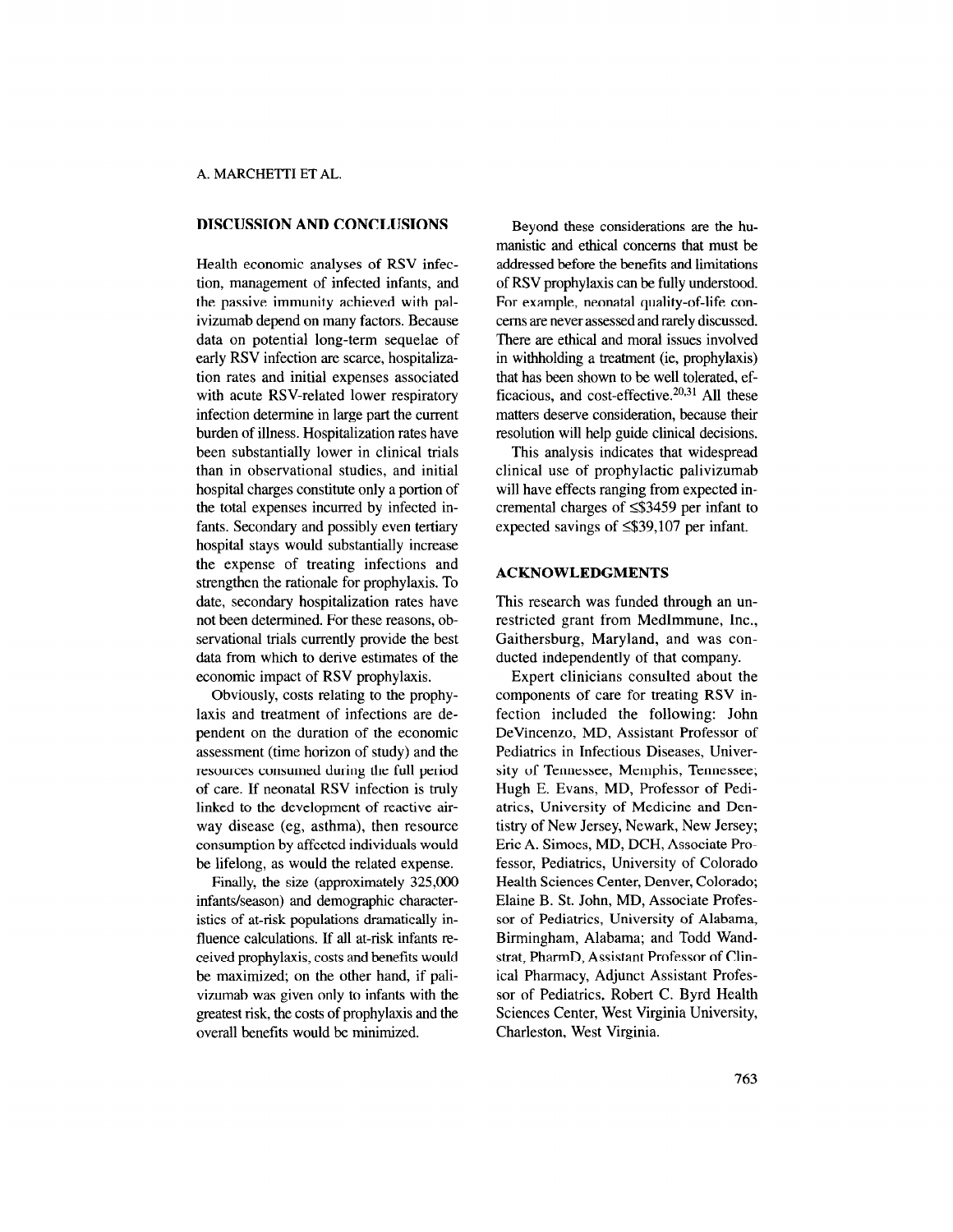### CLINICAL THERAPEUTICS®

Address correspondence to: Albert Marchetti, MD, Health Economics Research, Physicians World Communications Group, 400 Plaza Drive, Secaucus, NJ 07094.

### REFERENCES

- 1. Culyer AJ. The morality of efficiency in health care-some uncomfortable implications. Health Econ. 1992;1:7-18.
- 2. Gilchrist S, T6r6k TJ, Gary HE Jr, et al. National surveillance for respiratory syncytial virus, United States, 1985-1990. J Infect Dis. 1994;170:986-990.
- 3. Brandenburg AH, Jeannet PY, Steensel-Moll HA, et al. Local variability in respiratory syncytial virus disease severity. Arch Dis Child. 1997;77:410-414.
- 4. Kim PE, Musher DM, Glezen WP, et al. Association of invasive pneumococcal disease with season, atmospheric conditions, air pollution, and the isolation of respiratory viruses. Clin Infect Dis. 1996; 22:100-106.
- 5. Walsh EE, McConnochie KM, Long CE, Hall CB. Severity of respiratory syncytial virus infection is related to virus strain. J Infect Dis. 1997;175:814-820.
- 6. Hall CB, Walsh EE, Schnabel KC, et al. Occurrence of groups A and B of respiratory syncytial virus over 15 years: Associated epidemiologic and clinical characteristics in hospitalized and ambulatory children. J Infect Dis. 1990; 162: 1283-l 290.
- $7. M_{\odot}$  M,  $\mu$ , WM, H<sub>all</sub> CB, Will EE, Roghmann KJ. Variation in severity of respiratory syncytial virus infections with subtype. *J Pediatr.* 1990;117:52-62.
- 8. Lehr MV, Simoes EAF. A weapon against RSV for children at risk. Contemp Pediatr 1998;15:78-90.
- 9. Wang EEL, Law BJ, Boucher FD, et al. Pediatric Investigators Collaborative Network on Infections in Canada (PICNIC) study of admission and management variation in patients hospitalized with respiratory syncytial viral lower respiratory tract infection. J Pediatr. 1996;129:390-395.
- 10. Schwartz R. Respiratory syncytial virus in infants and children. Nurse Pract. 1995; 20124-29.
- 11. Dezateux C. Fletcher MF, Dundas I, Stocks J. Infant respiratory function after RSV-proven bronchiolitis. Am J Respir Crit Care Med. 1997;155:1349-1355.
- 12. Sandritter TL, Kraus DM, Respirator syncytial virus-immunoglobulin intravenous (RSV-IGIV) for respiratory syncytial viral infections, I. J Pediatr Health Care. 1997;11:284-291.
- 13. Holberg CL Wright AL, Martinez ED, et al. Risk factors for respiratory syncytial virus-associated lower respiratory illnesses in the first year of life. Am J Epidemiol. 1991;133:1135-1151.
- 14. Emond A, Evans J. A, Howat P. The continuing morbidity and use of health services by preterm infants after discharge from hospital. Ambul Child Health. 1997; 3:121-129.
- 15. Yiiksel B, Greenough A. Birth weight and hospital readmission of infants born prematurely. Arch Pediatr Adolesc Med. 1994;148:384-388.
- $\mathcal{U}$ ,  $\mathbf{y}$ ,  $\mathbf{y}$ ,  $\mathbf{y}$ ,  $\mathbf{y}$ ,  $\mathbf{y}$ ,  $\mathbf{y}$ ,  $\mathbf{y}$ ,  $\mathbf{y}$ ,  $\mathbf{y}$ ,  $\mathbf{y}$ ,  $\mathbf{y}$ ,  $\mathbf{y}$ ,  $\mathbf{y}$ ,  $\mathbf{y}$ ,  $\mathbf{y}$ ,  $\mathbf{y}$ ,  $\mathbf{y}$ ,  $\mathbf{y}$ ,  $\mathbf{y}$ ,  $\mathbf{y}$ ,  $\mathbf{y}$ , etiology and epidemiology of acute lower respiratory tract infections in Korean children. Pediatr Infect Dis J. 1995;14: 1054-1059.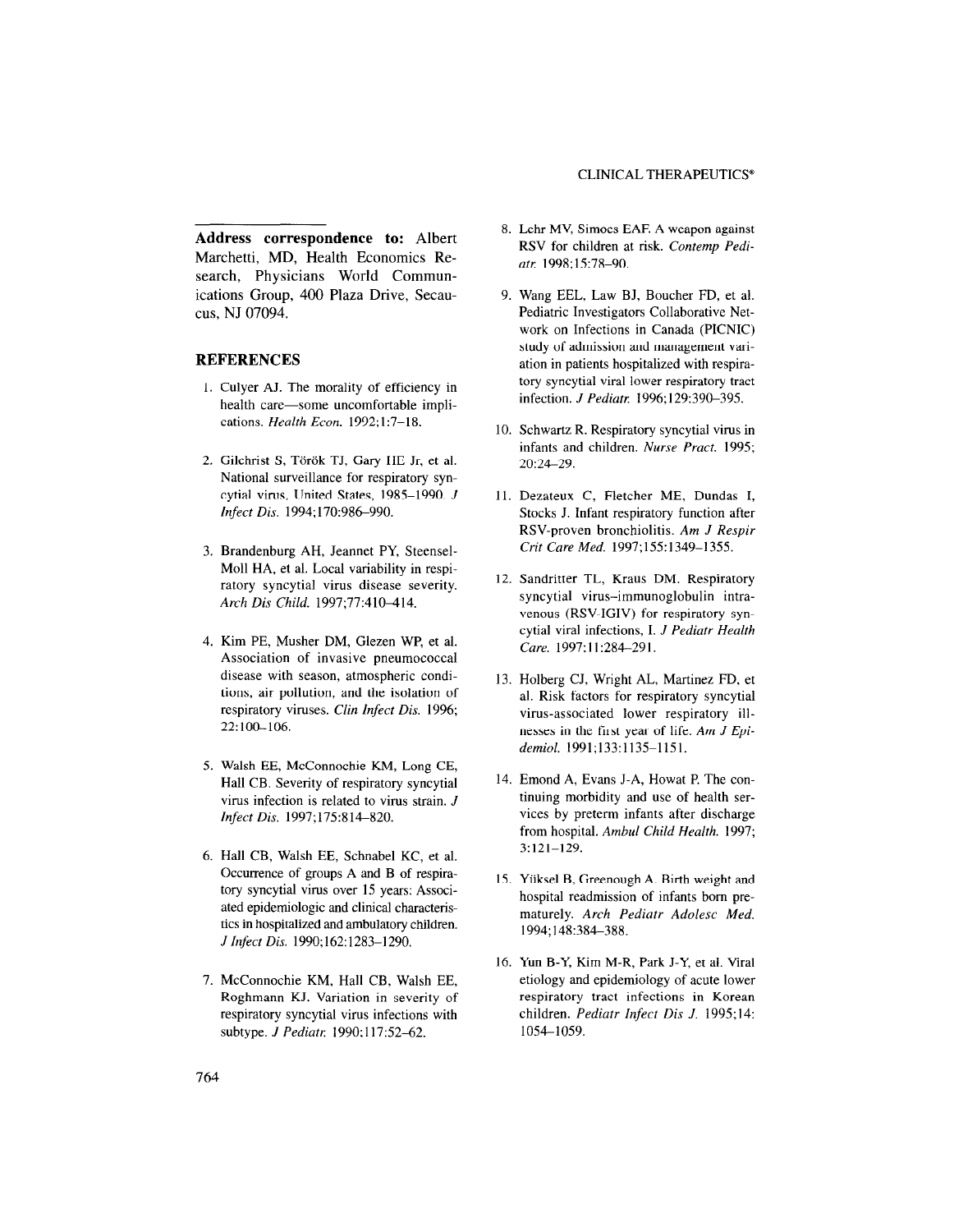- 17. Wright AL, Taussig LM, Ray CG, et al. The Tucson Children's Respiratory Study. II: Lower respiratory tract illness in the first year of life. Am J Epidemiol. 1989; 129:1232-1246.
- 18. Donati D, Cellesi C, Rossolini A, et al. Serological diagnosis of respiratory viral infections: A five-year study of hospitalised patients. New Microbiol. 1998; 21:365-374.
- 19. Groothuis JR, Simoes EA, Levin MJ, et al. Prophylactic administration of respiratory syncytial virus immune globulin to high-risk infants and young children. NEJM. 1993;329:1524-1530.
- 20. The IMpact-RSV Study Group. Palivi: umab, a humanized respiratory syncytial virus monoclonal antibody, reduces hospitalization from respiratory syncytial virus infection in high-risk infants. Pediatrics. 1998;102:531-537,
- 21. The PREVENT Study Group. Reduction of respiratory syncytial virus hospitalization among premature infants and infants with bronchopulmonary dysplasia using respiratory syncytial virus immune globulin prophylaxis. Pediatrics. 1997;99:93-99.
- 22. Oelburg D, Reininger M, Van Eeckout J. A cost-benefit analysis of respiratory syncytial virus hyperimmune globulin (RSV-IVIG) in high-risk infants. Neonatal Intensive Care. 1998;January/February:29-33.
- 23. Abman SH, Ogle JW, Butler-Simon N, et al. Role of respiratory syncytial virus in early hospitalizations for respiratory distress of young infants with cystic fibrosis. J Pediatr. 1988;113:826-830.
- $\alpha$  and  $\alpha$  b,  $\alpha$  and  $\alpha$  and  $\alpha$  and  $\alpha$ creased incidence of bronchial reactivity in children with a history of bronchiolitis. J Pediatr. 1981;98:551-555.
- 25. Kattan M, Keens TG, Lapierre JG, et al. Pulmonary function abnormalities in symptom-free children after bronchiolitis. Pediatrics. 1977;59:683-688.
- 26. Martinez FD, Wright AL, Taussig LM, et al. Asthma and wheezing in the first six years of life. NEJM. 1995;332:133-138.
- 27. Pullan CR, Hey EN. Wheezing, asthma, and pulmonary dysfunction 10 years after infection with respiratory syncytial virus in infancy. BMJ. 1982;284:1665-1669.
- 28. Welliver RC. RSV and chronic asthma. Lancet. 1995;346:789-790. Commentary.
- 29. Buck ML. Prevention and treatment of respiratory syncytial virus-the search for a cost-effective strategy. Pediatr Pharmacother. 1997;3:1-3.
- 30. Cunningham CK, McMillan JA, Gross SJ. Rehospitalization for respiratory illness in infants of less than 32 weeks' gestation. Pediatrics. 1991;88:527-532.
- <sup>21</sup> Hay JW, Ernst RL, Meissner HC, Respi ratory syncytial virus immune globulin: A cost effectiveness analysis. Am J Managed Care. 1996;2:851-861.
- 32. Langley JM, Wang EEL, Law BJ, et al. Economic evaluation of respiratory syncytial virus infection in Canadian children: A Pediatric Investigators Collaborative Network on Infections in Canada (PICNIC) study. J Pediatr. 1997;131:113-117.
- 33. Meissner HC. Economic impact of viral respiratory disease in children. J Pediatr. 1994;124(Suppl):S17-S21.
- 34. O'Shea TM, Sevick MA, Givner LB. Costs and benefits of respiratory syncytial virus immunoglobulin to prevent hospitalization for lower respiratory tract illness in very low birth weight infants. Pediatr Infect Dis J. 1998;17:587-593.